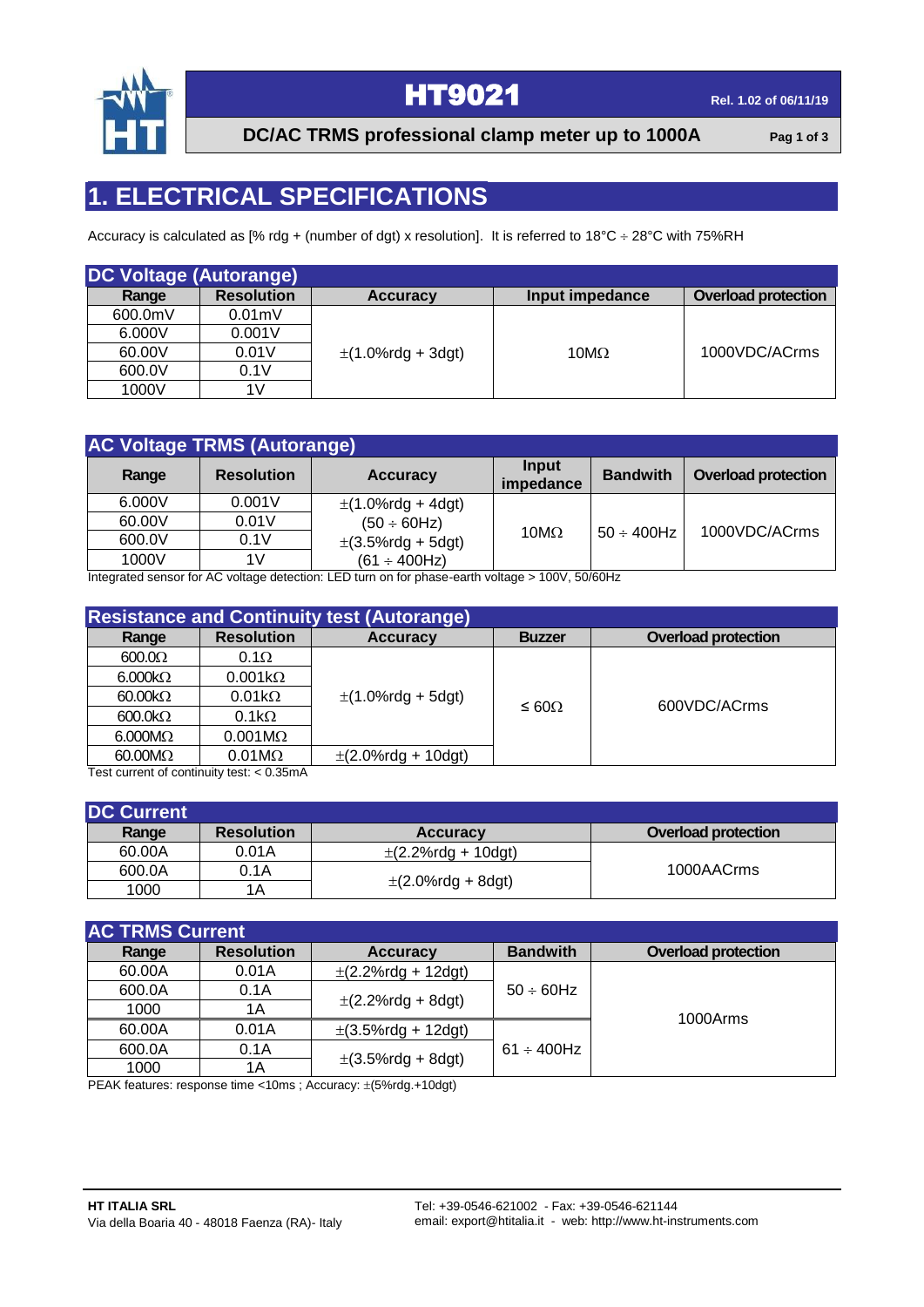

## **HT9021 Rel. 1.02** of 06/11/19

#### **DC/AC TRMS professional clamp meter up to 1000A Pag 2 of 3**

|               | <b>Capacitance (Autorange)</b> |                         |                            |
|---------------|--------------------------------|-------------------------|----------------------------|
| Range         | <b>Resolution</b>              | <b>Accuracy</b>         | <b>Overload protection</b> |
| 40.00nF       | 0.01nF                         | $\pm$ (3.5%rdg + 40dgt) |                            |
| 400.0nF       | 0.1nF                          |                         |                            |
| $4.000 \mu F$ | $0.001 \mu F$                  |                         | 600VACrms                  |
| $40.00 \mu F$ | $0.01 \mu F$                   | $\pm$ (2.5%rdg + 5dgt)  |                            |
| $400.0 \mu F$ | $0.1 \mu F$                    |                         |                            |
| 4000µF        | 1uF                            | $\pm$ (5.0%rdg + 5dgt)  |                            |

| <b>Diode test</b> |                     |              |  |  |
|-------------------|---------------------|--------------|--|--|
| Feature           | <b>Test current</b> | Open voltage |  |  |
|                   | 0.9mA typical       | 2.8VDC       |  |  |

| <b>Frequency with test leads (Autorange)</b> |                   |                        |                    |                            |  |
|----------------------------------------------|-------------------|------------------------|--------------------|----------------------------|--|
| Range                                        | <b>Resolution</b> | <b>Accuracy</b>        | <b>Sensitivity</b> | <b>Overload protection</b> |  |
| 99.99Hz                                      | $0.01$ Hz         |                        |                    |                            |  |
| 999.9Hz                                      | $0.1$ Hz          |                        | $>15V$ rms         | 600VDC/ACrms               |  |
| 9.999kHz                                     | $0.001$ kHz       | $\pm$ (1.0%rdg + 5dgt) |                    | 1000AACrms                 |  |
| 60.00kHz                                     | $0.01$ kHz        |                        |                    |                            |  |

| <b>Frequency with jaws (Autorange)</b> |                   |                        |                    |                            |
|----------------------------------------|-------------------|------------------------|--------------------|----------------------------|
| Range                                  | <b>Resolution</b> | <b>Accuracy</b>        | <b>Sensitivity</b> | <b>Overload protection</b> |
| 99.99Hz                                | $0.01$ Hz         |                        |                    |                            |
| 999.9Hz                                | $0.1$ Hz          | $\pm$ (1.0%rdg + 5dgt) | $\geq$ 10A (60A)   | 600VDC/ACrms<br>1000AACrms |
| 9.999kHz                               | $0.001$ kHz       |                        | $\geq$ 50A(600A)   |                            |

| <b>Duty Cycle (Autorange)</b> |                   |                    |                        |
|-------------------------------|-------------------|--------------------|------------------------|
| Range                         | <b>Resolution</b> | <b>Sensitivity</b> | <b>Accuracy</b>        |
| $0.5\% \div 99.0\%$           | $0.1\%$           | 15Vrms             | $\pm$ (1.2%rda + 2dat) |

Pulse width:  $100\mu s \div 100\text{ms}$ ; Pulse frequency:  $5.000\text{Hz} \div 100.0\text{kHz}$ 

| Temperature with type K probe (Autorange) |                   |                       |                            |  |  |
|-------------------------------------------|-------------------|-----------------------|----------------------------|--|--|
| Range                                     | <b>Resolution</b> | Accuracy (*)          | <b>Overload protection</b> |  |  |
| -20.0÷400.0°C I                           | $0.1^{\circ}$ C   | $\pm$ (2.0%rdg + 3°C) |                            |  |  |
| $400 \div 760^{\circ} \text{C}$           | $1^{\circ}$ C     | $\pm$ (2.0%rdg + 5°C) | 600VDC/ACrms               |  |  |
| $-4.0 \div 752.0^{\circ}$ F               | $0.1^{\circ}$ F   | $\pm$ (2.0%rdg + 6°F) |                            |  |  |
| 752 ÷ 1400°F                              | 1°F               | $\pm$ (2.0%rdg + 9°F) |                            |  |  |

(\*) Accuracy of type K probe not considered